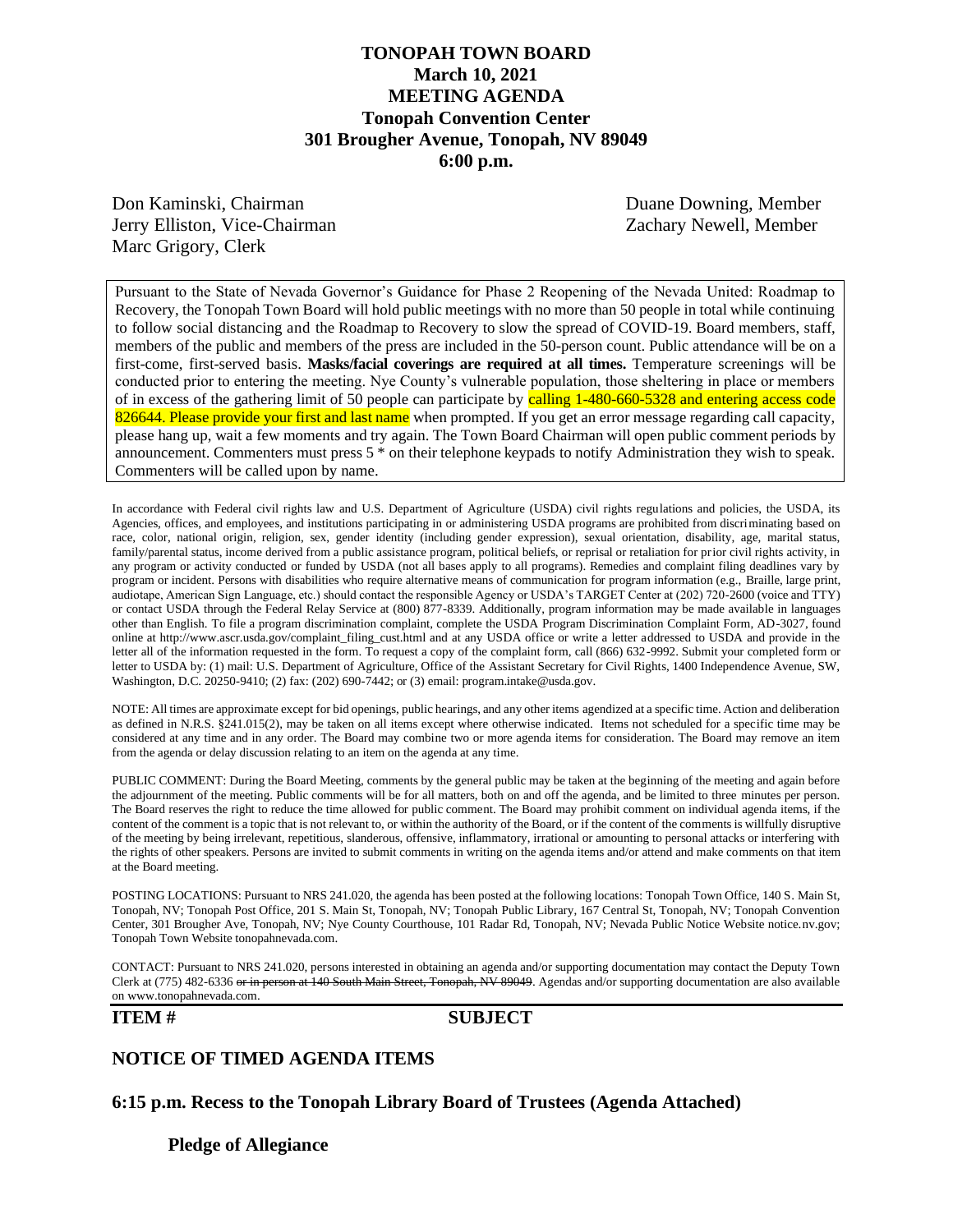- 1. Public Comment Three minute time limit per person for matters both on and off the agenda. No action will be taken by the Board.
- 2. For Possible Action Approval of the Agenda for the Tonopah Town Board Meeting held this day, March 10, 2021.
- 3. Town Board Member's, Department Manager's, Nye County Commissioner's and Tonopah Main Street Comments This item is limited to announcements and/or topics/issues proposed for future meetings / workshops.
- 4. For Possible Action Discussion, deliberation, and possible action to send letter of support of Senate Bill 52, a bill requiring the establishment of a program for awarding a dark sky designation to certain sites in the State. (Petitioner: Tourism & Events Coordinator Kat Galli)
- 5. For Possible Action Discussion, deliberation, and possible action on Department Budget Reports.
- 6. [For Possible Action](https://www.tonopahnevada.com/agendas/backup-2021/StaffReports-3-10-21.pdf) Discussion, deliberation, and possible action on Department Staff Reports:
	- a) Town Administration
	- b) Town Maintenance
	- c) Fire Department
	- d) Pool
	- e) Parks
	- f) Rodeo Grounds
	- g) Joe Friel Sports Complex
	- h) Tonopah Historic Mining Park
	- i) Convention Center
	- j) Tourism/Events, Room Tax
	- k) Capital Projects
	- l) Tonopah Public Utilities Water Fund: Administration, Operations, Distribution, Transmissions, Wells
	- m) Tonopah Public Utilities Sewer Fund: Administration, Operations, Treatment Plant
- 7. Correspondence Review and discussion; no action will be taken.
- 8. For Possible Action Approval of vouchers for payment.
- 9. Public Comment Three minute time limit per person for matters both on and off the agenda. No action will be taken by the Board.
- 10. For Possible Action Adjourn.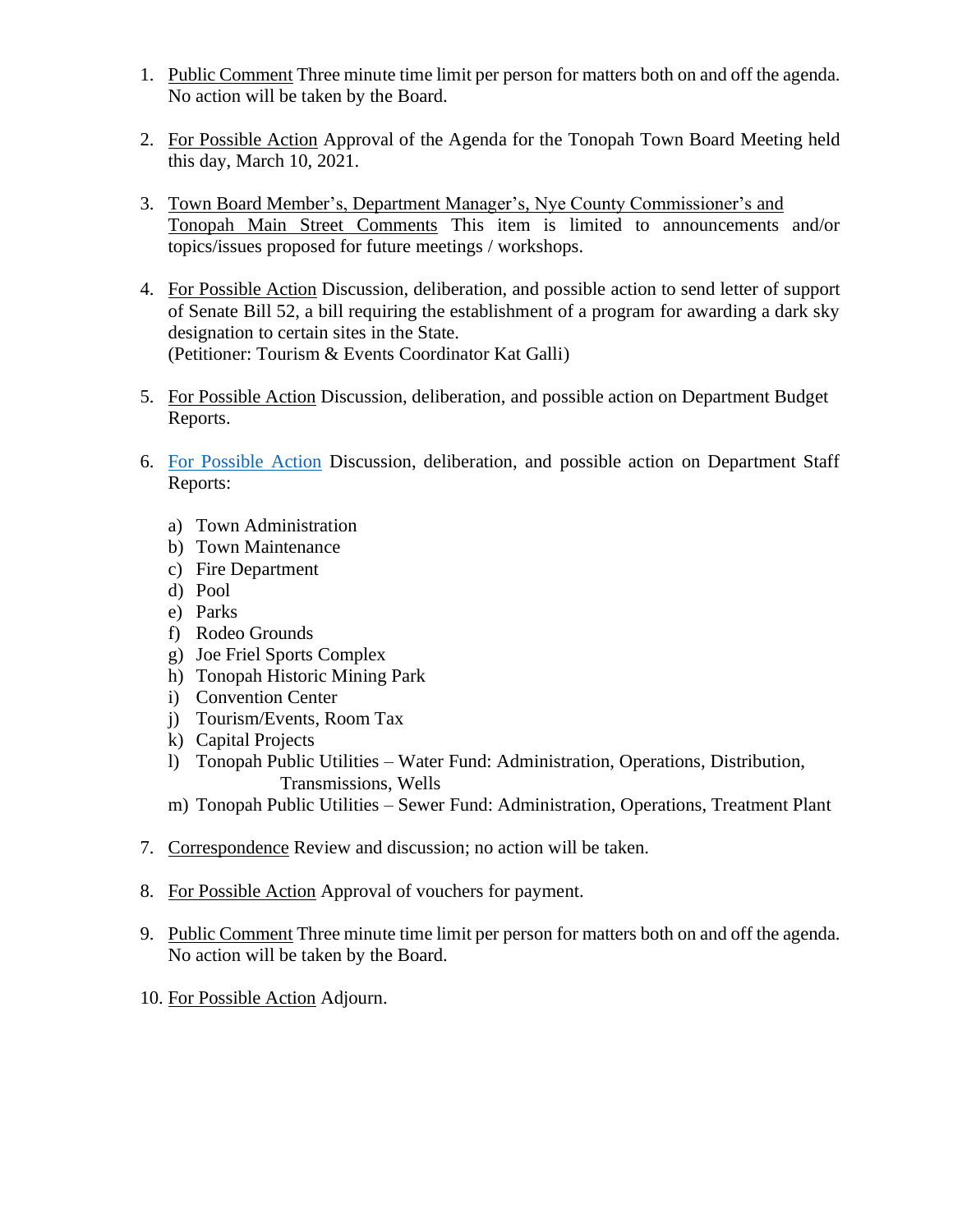## **TONOPAH LIBRARY DISTRICT BOARD OF TRUSTEES March 10, 2021 MEETING AGENDA Tonopah Convention Center 301 Brougher Avenue, Tonopah, NV 89049 6:15 p.m.**

Duane Downing, Chairman Jerry Elliston, Trustee Don Kaminski, Vice-Chairman Zachary Newell, Trustee Marc Grigory, Clerk

Pursuant to the State of Nevada Governor's Guidance for Phase 2 Reopening of the Nevada United: Roadmap to Recovery, the Tonopah Library District Board of Trustees will hold public meetings with no more than 50 people in total while continuing to follow social distancing and the Roadmap to Recovery to slow the spread of COVID-19. Board members, staff, members of the public and members of the press are included in the 50-person count. Public attendance will be on a first-come, first-served basis. Temperature screenings will be conducted prior to entering the meeting. **Masks/face coverings are required at all times.** Nye County's vulnerable population, those sheltering in place or members of in excess of the gathering limit of 50 people can participate by calling 1-480-660-5328 and entering access code 826644. Please provide your first and last name when prompted. If you get an error message regarding call capacity, please hang up, wait a few moments and try again. The Tonopah Library District Board of Trustees Chairman will open public comment periods by announcement. Commenters must press 5 \* on their telephone keypads to notify Administration they wish to speak. Commenters will be called upon by name.

In accordance with Federal civil rights law and U.S. Department of Agriculture (USDA) civil rights regulations and policies, the USDA, its Agencies, offices, and employees, and institutions participating in or administering USDA programs are prohibited from discriminating based on race, color, national origin, religion, sex, gender identity (including gender expression), sexual orientation, disability, age, marital status, family/parental status, income derived from a public assistance program, political beliefs, or reprisal or retaliation for prior civil rights activity, in any program or activity conducted or funded by USDA (not all bases apply to all programs). Remedies and complaint filing deadlines vary by program or incident. Persons with disabilities who require alternative means of communication for program information (e.g., Braille, large print, audiotape, American Sign Language, etc.) should contact the responsible Agency or USDA's TARGET Center at (202) 720-2600 (voice and TTY) or contact USDA through the Federal Relay Service at (800) 877-8339. Additionally, program information may be made available in languages other than English. To file a program discrimination complaint, complete the USDA Program Discrimination Complaint Form, AD-3027, found online at http://www.ascr.usda.gov/complaint\_filing\_cust.html and at any USDA office or write a letter addressed to USDA and provide in the letter all of the information requested in the form. To request a copy of the complaint form, call (866) 632-9992. Submit your completed form or letter to USDA by: (1) mail: U.S. Department of Agriculture, Office of the Assistant Secretary for Civil Rights, 1400 Independence Avenue, SW, Washington, D.C. 20250-9410; (2) fax: (202) 690-7442; or (3) email: program.intake@usda.gov.

NOTE: All times are approximate except for bid openings, public hearings, and any other items agendized at a specific time. Action and deliberation as defined in N.R.S. §241.015(2), may be taken on all items except where otherwise indicated. Items not scheduled for a specific time may be considered at any time and in any order. The Board may combine two or more agenda items for consideration. The Board may remove an item from the agenda or delay discussion relating to an item on the agenda at any time.

PUBLIC COMMENT: During the Board Meeting, comments by the general public may be taken at the beginning of the meeting and again before the adjournment of the meeting. Public comments will be for all matters, both on and off the agenda, and be limited to three minutes per person. The Board reserves the right to reduce the time allowed for public comment. The Board may prohibit comment on individual agenda items, if the content of the comment is a topic that is not relevant to, or within the authority of the Board, or if the content of the comments is willfully disruptive of the meeting by being irrelevant, repetitious, slanderous, offensive, inflammatory, irrational or amounting to personal attacks or interfering with the rights of other speakers. Persons are invited to submit comments in writing on the agenda items and/or attend and make comments on that item at the Board meeting.

POSTING LOCATIONS: Pursuant to NRS 241.020, the agenda has been posted at the following locations: Tonopah Town Office, 140 S. Main St, Tonopah, NV; Tonopah Post Office, 201 S. Main St, Tonopah, NV; Tonopah Public Library, 167 Central St, Tonopah, NV; Tonopah Convention Center, 301 Brougher Ave, Tonopah, NV; Nye County Courthouse, 101 Radar Rd, Tonopah, NV; Nevada Public Notice Website notice.nv.gov; Tonopah Town Website tonopahnevada.com.

CONTACT: Pursuant to NRS 241.020, persons interested in obtaining an agenda and/or supporting documentation may contact the Deputy Town Clerk at (775) 482-6336 or in person at 140 South Main Street, Tonopah, NV 89049. Agendas and/or supporting documentation are also available on www.tonopahnevada.com.